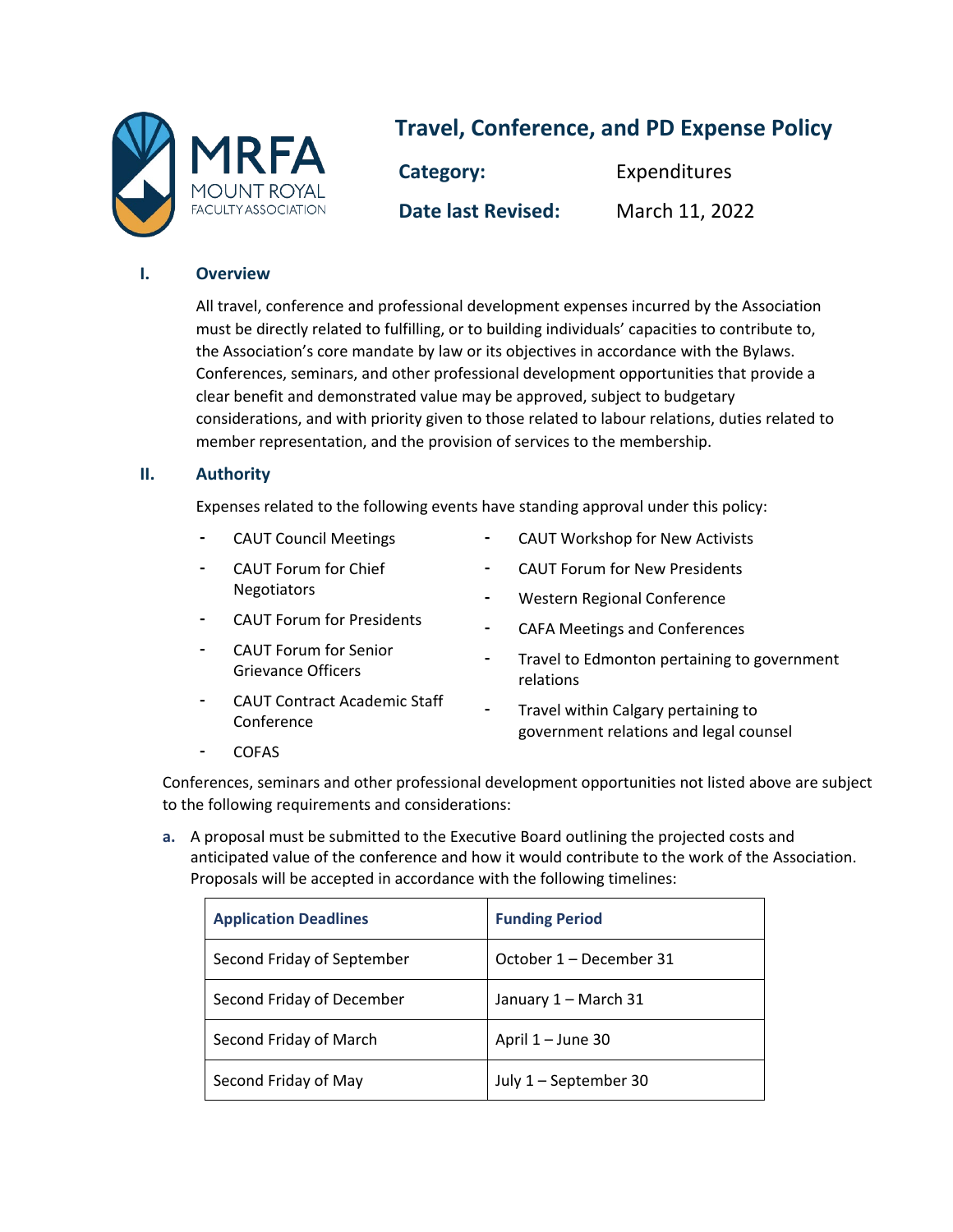- **b.** Executive Board approval of travel, conference and professional development expenses shall take into consideration the balance in the range of conferences to which members/staff are sent as well as the type of conferences which are funded.
- **c.** No later than 20 working days following the conclusion of an event funded pursuant to this Policy, a written report shall be submitted to the Executive Board, at its request, outlining substantive takeaways that would inform the work of the Association.

#### **III. Expense Reimbursement Process**

Individuals seeking reimbursement for expenses incurred while travelling on MRFA business must submit an Expense Claim Form (Appendix II) and receipts: receipts are required for all expenses other than per diems, mileage and private accommodations, if applicable. A separate Expense Claim Form is to be submitted for each event attended or trip taken on MRFA business. Expense Claim Forms must be submitted no later than 45 calendar days after the event for which the expenses are being claimed. Expenses in addition to those detailed below are not reimbursed unless they are authorized in advance by the Executive Board.

#### **IV. Eligibility**

To be eligible for reimbursement, all purchases shall be made in accordance with the MRFA's Ethical Purchasing Policy.

#### **V. Limitations**

#### **a. Air Travel**

Airplane tickets are to be booked in advance, where possible, to reduce costs. The MRFA shall pay for pre-selection of seats and up to one checked bag. Fees charged for overweight bags and extra bags will not be reimbursed. In-flight food will be reimbursed if the flight duration is over 2 hours.

#### **b. Ground Travel**

The MRFA shall reimburse expenses incurred for all types of public transit and taxis: receipts required. If a member uses their own vehicle while traveling on MRFA related business, they shall be reimbursed at the rate of \$0.55/km. Mileage paid by the MRFA shall not exceed the lowest airfare available at the time of the event. The MRFA shall not normally pay for rental vehicles unless it is authorized in advance by the Executive Board.

#### **c. Accommodation**

Commercial overnight accommodation is reimbursed at the single room rate for those nights reasonably necessary to attend meetings/events or carry out MRFA business. Accommodations shall normally be at the location of the meeting/event, but may also be at the most reasonable accommodation in the immediate vicinity or in private accommodations. A member shall be reimbursed, up to a maximum amount of \$100, for a host gift or meal when private accommodation is arranged. The Association shall also reimburse the cost of access to wireless internet if applicable.

## **d. Meals, Incidentals and Per Diem**

The Association shall provide a per diem to members (receipts not required) in an amount up to \$110.00 on average per day for meals and incidentals. This is intended to cover Breakfast (\$20.00), Lunch (\$20.00), Dinner (\$50.00), and incidentals (\$20.00). *Where purchases are made on the Association's credit card, receipts must be provided.*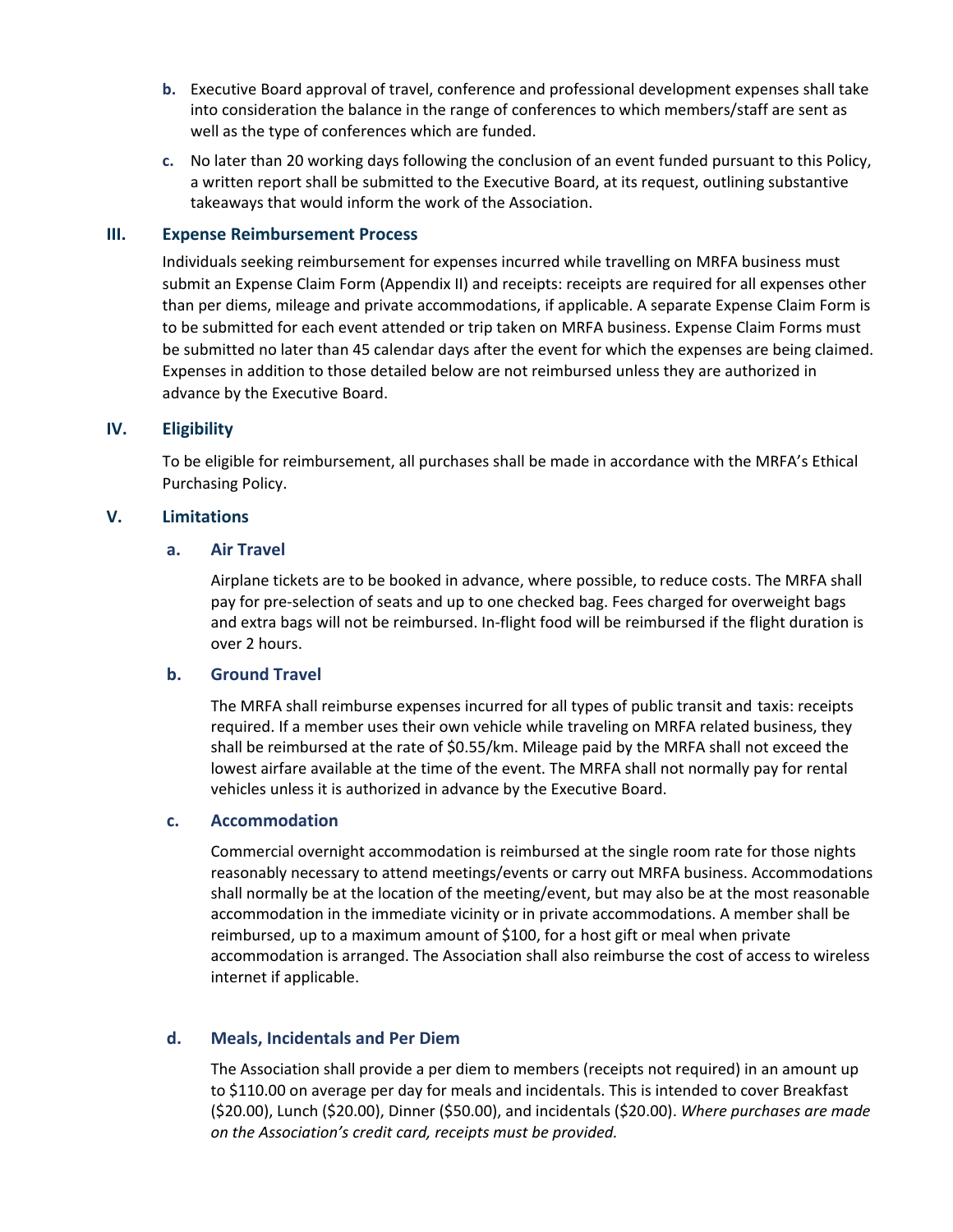## **e. Dependent Care**

The MRFA shall provide reimbursement of expenses over and above regular day to day costs associated with providing care for dependents while members are away on MRFA business: receipts required.

## **f. Other**

- Telephone: Actual cost of calls while away on MRFA-related business is reimbursed: phone bill required.
- Hospitality: Reasonable expenses for hospitality expenses and tips are normally reimbursed: receipts required.
- Other expenses: Actual cost of other expenses that would not normally be incurred, such as parking, is reimbursed: receipts required. Other expenses may be subject to approval by the Executive Board.

## **VI. Reporting**

A detailed breakdown of all expenditures under this policy shall be available for member review at, or after, the AGM.

## **VII. Appended Documents**

- MRFA Reimbursement Form